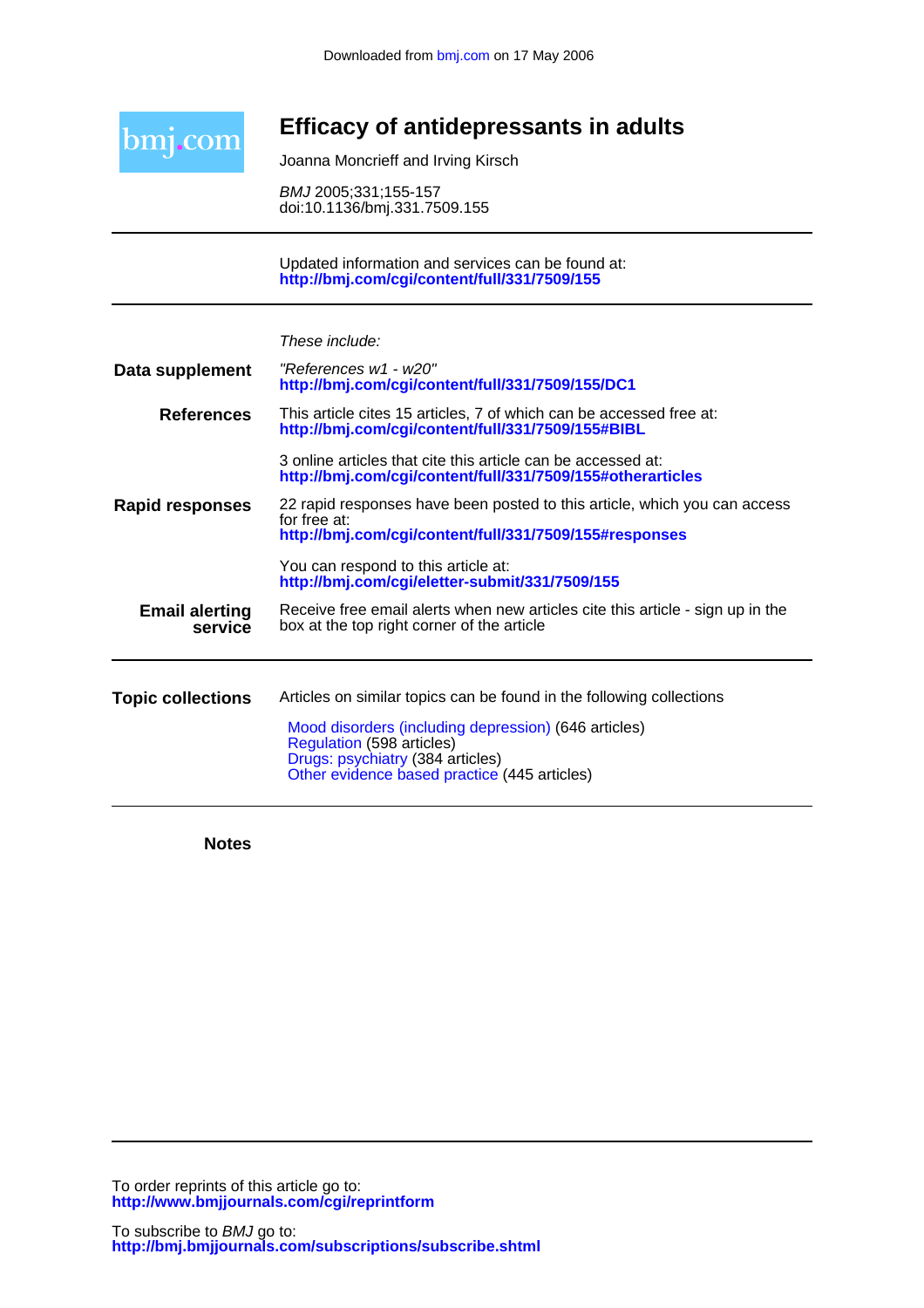# Education and debate

# **Efficacy of antidepressants in adults**

Joanna Moncrieff, Irving Kirsch

Most people with depression are initially treated with antidepressants. But how well do the data support their use, and should we reconsider our strategy?

The National Institute for Health and Clinical Excellence (NICE) recently recommended that antidepressants, in particular selective serotonin reuptake inhibitors, should be first line treatment for moderate or severe depression.<sup>1</sup> This conclusion has broadly been accepted as valid.<sup>2</sup> The message is essentially the same as that of the Defeat Depression Campaign in the early 1990s, which probably contributed to the 253% rise in antidepressant prescribing in 10 years.<sup>1</sup> From our involvement in commenting on the evidence base for the guideline we believe these recommendations ignore NICE data. The continuing concern that selective serotonin reuptake inhibitors may increase the risk of suicidal behaviour<sup>w1</sup>  $w^2$  means there needs to be further consideration of evidence for the efficacy of antidepressants in adults as there has been in children.

### **Efficacy**

Although the NICE meta-analysis of placebo controlled trials of selective serotonin reuptake inhibitors found significant differences in levels of symptoms, these were so small that the effects were deemed unlikely to be clinically important.<sup>1</sup> The conclusion that the drugs had clinically important benefits was based on analysis of response and remission rates. However, in our comments on the draft guidelines, we pointed out that these categorical outcomes were derived from the same continuous data for symptoms scores that were found to show no clinically relevant effects. As NICE notes, "dichotomising scores into remission and non-remission creates an artificial boundary, with patients just over the cut-off score often being clinically indistinguishable from those just under the cut-off."1

The hypothetical data in the figure show how small differences may be magnified by transformation of continuous data into categorical data.<sup>3</sup> In this example, response was defined as a minimum 12 point improvement on the Hamilton rating scale for depression. Difference in mean change of scores between drug and placebo groups was 1 point. This scenario yields response rates of 50% in the drug condition and 32% in the placebo condition. Thus, if improvement is normally distributed and the criterion for response is close to the mean improvement rate (which it generally is), a very small difference in symptom score can push a large proportion of patients into different categories.



Normal distribution of scores for Hamilton rating scale for depression with mean score of 11.5 for antidepressant and 10.5 for placebo

The small effects found on continuous measures are consistent with results of other recent metaanalyses of symptom scores. Khan et al found a 10% difference in levels of symptoms in two metaanalyses,4 5 and Kirsch et al included unpublished studies in their latest analysis and found an overall mean difference of 1.7 points on the Hamilton scale.<sup>6</sup> No research evidence or consensus is available about what constitutes a clinically meaningful difference in Hamilton scores, but it seems unlikely that a difference of less than 2 points could be considered meaningful. NICE required a difference of at least 3 points as the criterion for clinical importance but gave no justification for this figure.<sup>1</sup> The most commonly used 17 item version of the Hamilton scale has a maximum score of 52 and contains seven items concerning sleep and anxiety, with each item on sleep scoring up to 6 points. Hence any drug with some sedative properties, including many antidepressants, could produce a difference of 2 points or more without exerting any specific antidepressant effect. Other recent meta-analyses that present categorical outcomes also find modest differences of between 14% and 18% in improvement or response rates.<sup>w3-w5</sup>



Department of Mental Health Sciences, University College London, London W1N 8AA Joanna Moncrieff *senior lecturer in social and community psychiatry* School of Health

and Social work, University of Plymouth, Plymouth Irving Kirsch *professor of psychology* Correspondence to: J Moncrieff j.moncrieff@ucl.ac.uk

*BMJ* 2005;331:155–9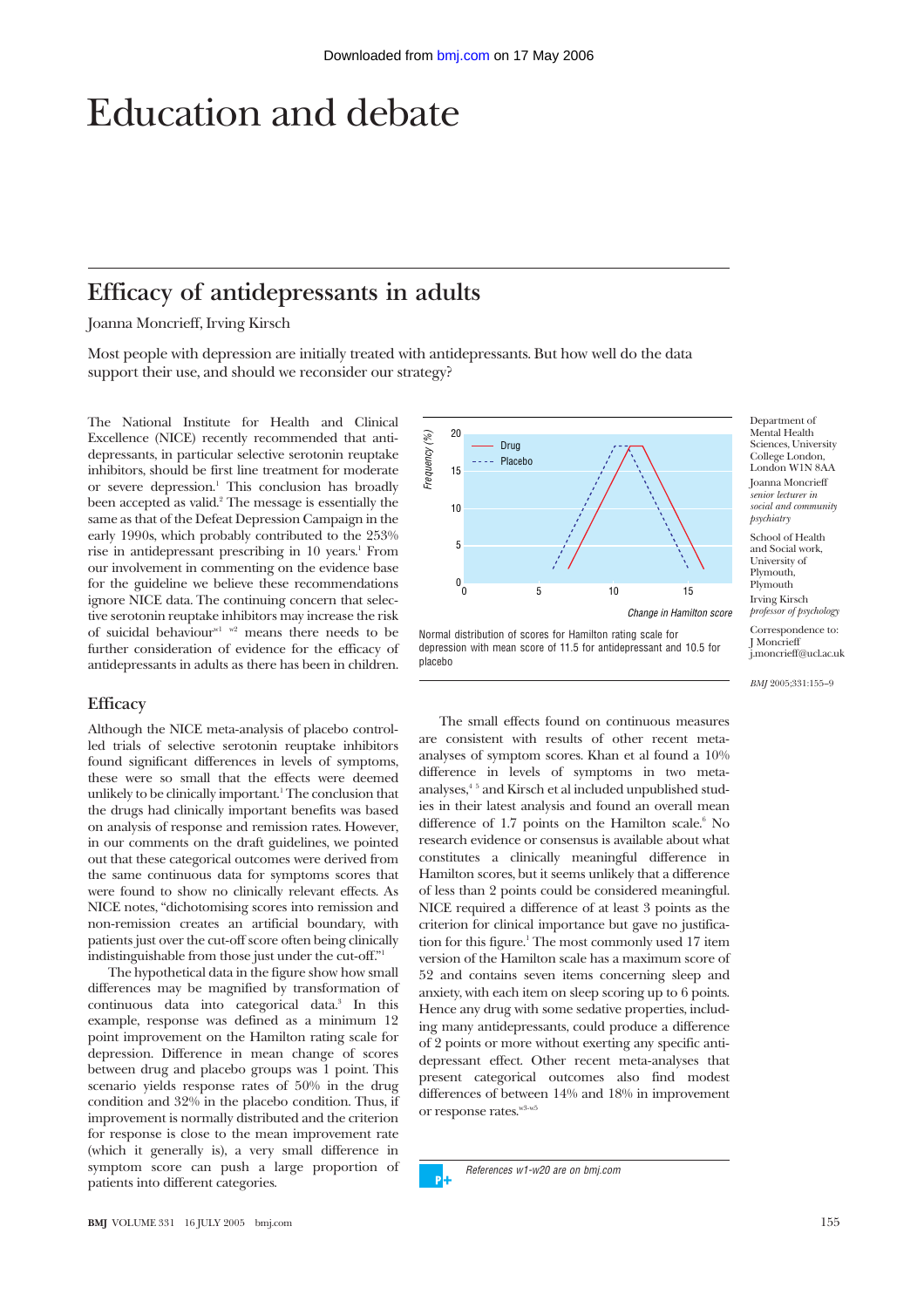# **Severity of depression**

A key claim in the NICE guideline is that the superiority of antidepressants over placebo correlates positively with the severity of depression being treated. This belief is an old one. In 1958 Kuhn suggested that endogenous depression was more responsive to antidepressants than neurotic or reactive depression, which was generally regarded as less severe.<sup>7</sup> Regression to the mean may account for this impression since it entails that people with more severe depression at baseline will show greatest overall levels of improvement. But it does not explain drug-placebo differences, because greater improvement among patients with more severe depression occurs regardless of whether they are treated with a drug or placebo.

An early review of controlled trials found that evidence about whether endogenous symptoms predicted response was inconsistent.8 Recent evidence comes from post-hoc analysis in trials with otherwise negative resultsw6 w7 and from meta-analyses. The metaanalysis by Angst et al is often cited in support of the severity hypothesis, but severity effects were weak and mostly non-significant.9 Effects in another metaanalysis were more impressive, but data were provided only for investigational antidepressants and not established ones, where the evidence seemed to be weaker.<sup>10</sup> In contrast, another recent meta-analysis found no relation between severity and antidepressant effect,<sup>11</sup> and a meta-analysis of older studies showed that differences between antidepressants and placebo were smaller and non-significant in inpatient trials compared with outpatient trials.<sup>12</sup> The NICE meta-analysis failed to find a consistent gradient of effect from "moderate" (Hamilton score 14-18) through "severe" (19-22) to "very severe" depression ( $\geq 23$ ).<sup>1</sup> In fact, the middle group, which would generally be referred to as moderately depressed, tended to show larger effects than either of the other two, but numbers of studies were small.

Thus there seems to be little support for the suggestion that recent failure to find marked differences between antidepressants and placebo is due to recruitment of patients with mild depression that is less responsive to antidepressants.<sup>1</sup> Indeed, in the meta-analysis by Kirsch et al, all but one of the trials were conducted in patients with severe to very severe depression according to NICE criteria.<sup>6</sup> The possibility that patients in the mid-range of severity show a greater antidepressant response, as suggested by the NICE data and by Joyce and Paykel,<sup>8</sup> would not be expected from a simple biological effect. It may indicate that this group is more susceptible to some methodological artefact such as infringement of the double blind (see below).

## **Methodological issues in antidepressant trials**

Several commentators have suggested that the small effects of antidepressants compared with placebos may be attributable to methodological factors or selective presentation of data from antidepressant trials.<sup>w8-w10</sup> These include concerns that trials of antidepressants may not be truly double blind. This is because



Campaigns raising awareness of depression have contributed to increased prescribing of antidepressants

participants may be able to detect differences between placebos and drugs because the drugs cause noticeable physiological effects including, but not limited to, recognised side effects. Other concerns include the validity of outcome measures, that discontinuation effects may confound continuation trials, and that results may be inflated by exclusion of people who withdraw early from the analysis. Evidence also shows that trials of antidepressants with negative results are less likely to be published than those with positive results and that, within published trials, negative outcomes may not be presented.<sup>13</sup>

A neglected aspect of antidepressant trials is the substantial heterogeneity of their findings.<sup>12</sup> Although many trials do find antidepressants are superior to placebo, many do not, including some of the largest and most well known landmark trials such as the Medical Research Council trial and the early National Institute for Mental Health trial.<sup>w11</sup> w<sup>12</sup> In addition, many trials find that substances as diverse as methylphenidate, benzodiazepines, and antipsychotics